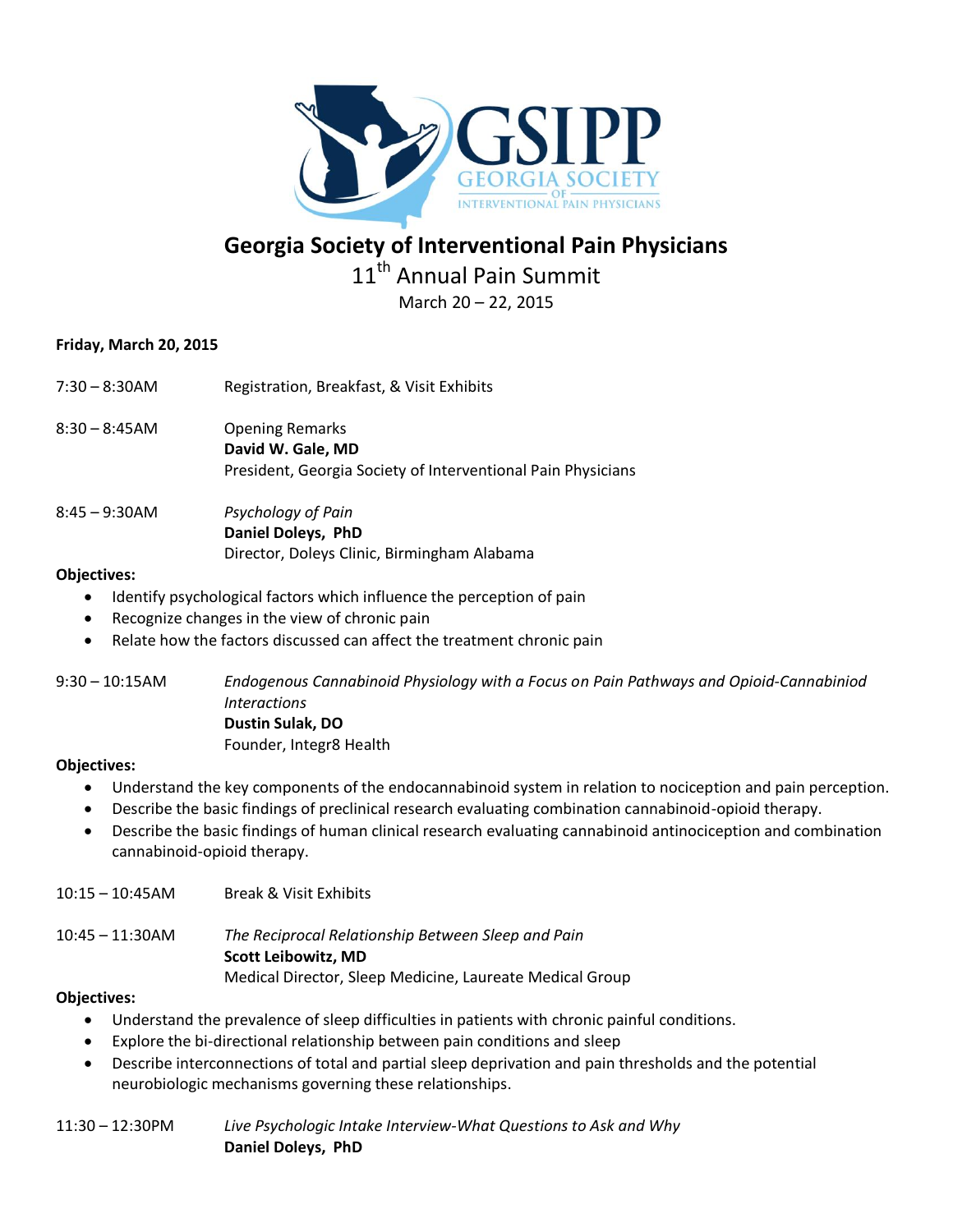## Director, Doleys Clinic, Birmingham Alabama

#### **Objectives:**

- Identify the basic structure of psychological interview
- Give the rational for specific lines of questioning
- Better interpret psychologically-based information

12:30PM – 1:15PM Lunch & Visit Exhibits

1:15 – 2:00PM *Ketamine Infusion for the treatment of CRPS* **Kenneth Joel, MD** Medical Director, North Fulton Pain & Spine

#### **Objectives:**

- Use Ketamine infusion for the treatment of CRPS in their patients
- Use Ketamine infusion to reduce neuropathic pain and disability in their patients
- 2:00 2:45PM *Evaluation and Management of Patients with Chronic Pain and Sleep Complaints* **Scott Leibowitz, MD** Medical Director, Sleep Medicine, Laureate Medical Group

## **Objectives:**

- Understand the physiologic basis of the regulatory mechanisms of sleep and wake and dysfunction therein
- Better generate a differential diagnosis list regarding the source of sleep complaints
- Understand pharmacological and behavioral options in the treatment of sleep disorders in patients with chronic pain

| $2:45 - 3:15$ PM | Break & Visit Exhibits                                                                                                 |
|------------------|------------------------------------------------------------------------------------------------------------------------|
| $3:15 - 3:45$ PM | Latest Update on Georgia Legislation—Medical Marijuana<br><b>State Representative Allen Peake</b>                      |
| $3:45 - 4:30$ PM | Medical Marijuana in the Treatment of Chronic Pain-The Maine Experience<br>Dustin Sulak, DO<br>Founder, Integr8 Health |

#### **Objectives:**

- Identify clinical scenarios in which cannabinoid therapy may be appropriate.
- Feel confident discussing medical cannabis with patients and making recommendations regarding its use.
- Describe cannabinoid dosing challenges, solutions, and harm reduction strategies.

4:30 – 5:30PM *Dealing with the Difficult Pain Patient* **Daniel Doleys, PhD**

Director, Doleys Clinic, Birmingham Alabama

#### **Objectives:**

- Identify variables that contribute to patients being seen as "difficult"
- Recognize practice habits that may contribute to this issue
- Identify strategies for managing the difficult patient
- 5:30PM Cocktail Reception in the Exhibit Hall

## **Saturday, March 21, 2015 - Saturday Symposium-Latest Updates in Interventional Pain Management with Keynote Speaker and Our 4th Annual Neuromodulation Forum**

- 7:00 8:00AM Registration, Breakfast, & Visit Exhibits
- 8:00 8:20AM Opening Remarks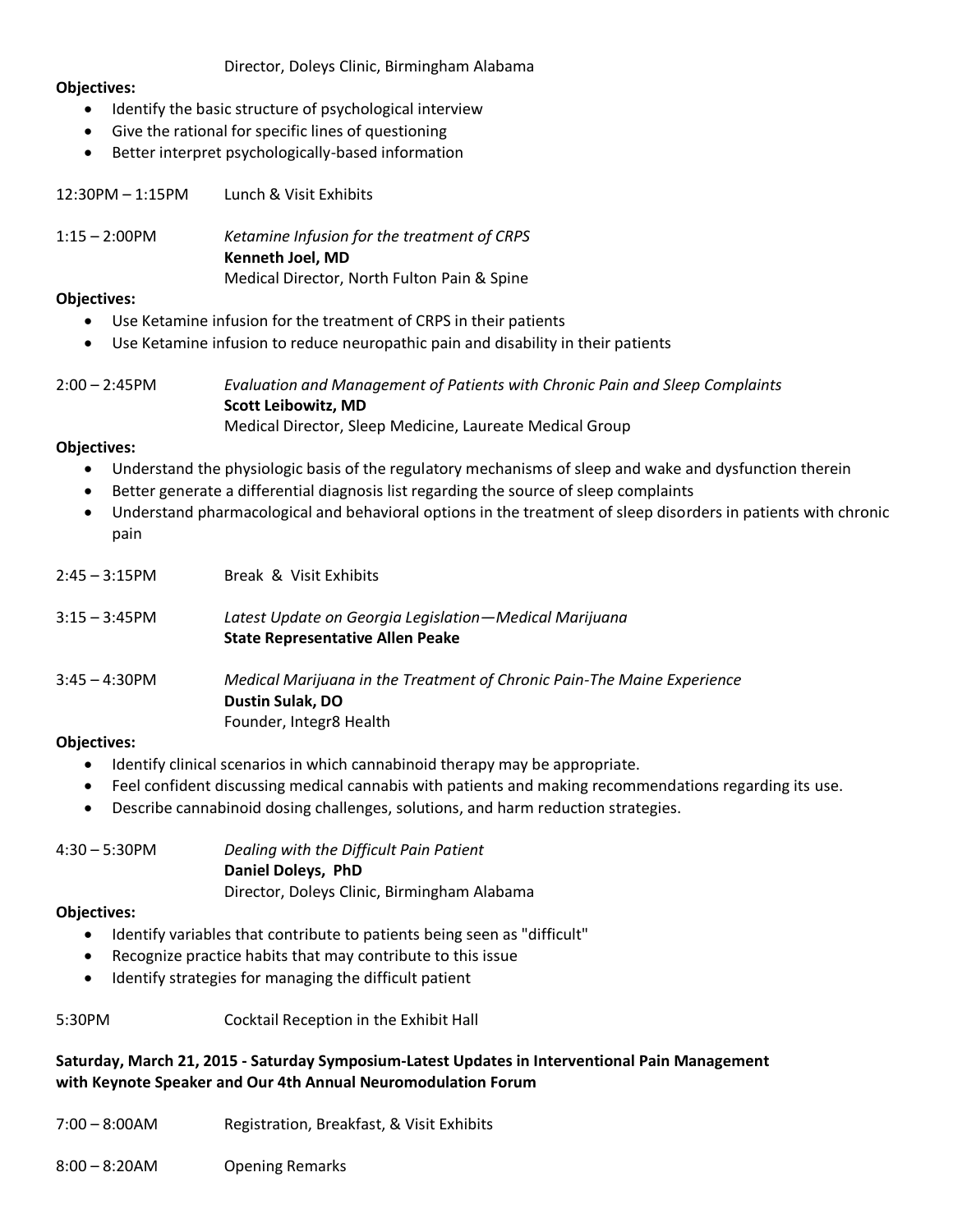**David W. Gale, MD** President, Georgia Society of Interventional Pain Physicians

8:20 – 9:00AM *Anatomic challenges in postsurgical patients: Intervention reexamined*

## **Erik Shaw, MD**

## **Objectives:**

- Understand anatomic challenges of polytrauma
- Appreciate neuropathic pain and pathways
- Novel interventions
- 9:00 9:45AM *RFA Lesioning Size-Time to Move On from what you were taught LAST DECADE* **Eric Cosman, PhD** Scientific Director, Cosman Medical
- 9:45 10:15AM Break & Visit Exhibits
- 10:15 10:45AM *Latest Safety Guidelines for Concurrent Anticoagulant Therapy and Pain Management Interventions* **Marco Araujo, MD** Physician, Advanced Pain Management

## **Objectives:**

- Discuss coagulation cascade, testing, old and new antithrombotics.
- Discuss risk-benefit ratio of keeping or holding antithrombotics during pain management interventions.
- Discuss similarities and differences of current guidelines across the globe.

| $10:45 - 11:15AM$  | Latest Evidence on Safety and Efficacy of Transforaminal Epidural Steroid Injections<br>V.K. Puppala, MD                                                                                                                                  |
|--------------------|-------------------------------------------------------------------------------------------------------------------------------------------------------------------------------------------------------------------------------------------|
| 11:15-11:45AM      | <b>Keynote Presentation</b><br>Is True Private Practice Dead or Has the Pendulum Just Swung Too Far?<br>Donald Palmisano, Executive Director, MAG                                                                                         |
| $11:45 - 1:00$ PM  | Lunch & 4 <sup>th</sup> Annual Neuromodulation Forum (Non CME)<br>Precision Spectra Multiwave Platform - Innovation, Technology and 12 Month Clinical Data<br><b>William Witt, MD</b><br>Medical Director of Cardinal Hill Pain Institute |
|                    | Exploring Adaptive Stim Technology to Optimize the Patient Experience<br><b>Kenneth Joel, MD</b>                                                                                                                                          |
| 1:00PM-3:00PM      | <b>Practice Management and Compliant Billing Symposium</b><br>Marvel Hammer, RN CPC CCS-P ACS-PM CPCO<br>Owner, MJH Consulting                                                                                                            |
| <b>Objectives:</b> |                                                                                                                                                                                                                                           |
|                    | Describe the terminology used in coding and billing for drug testing in 2015                                                                                                                                                              |

- Identify the correct coding for point-of-care drug screen testing
- Compare the differences between the 2015 CPT and HCPCS code sets for reporting drug screen testing
- Identify the new 2015 CPT codes for common Pain Management procedures
- Describe the 2015 Medicare coverage change for image guidance performed with interlaminar and caudal epidural procedures
- List pertinent Pain Management issues included in the 2015 OIG Work Plan